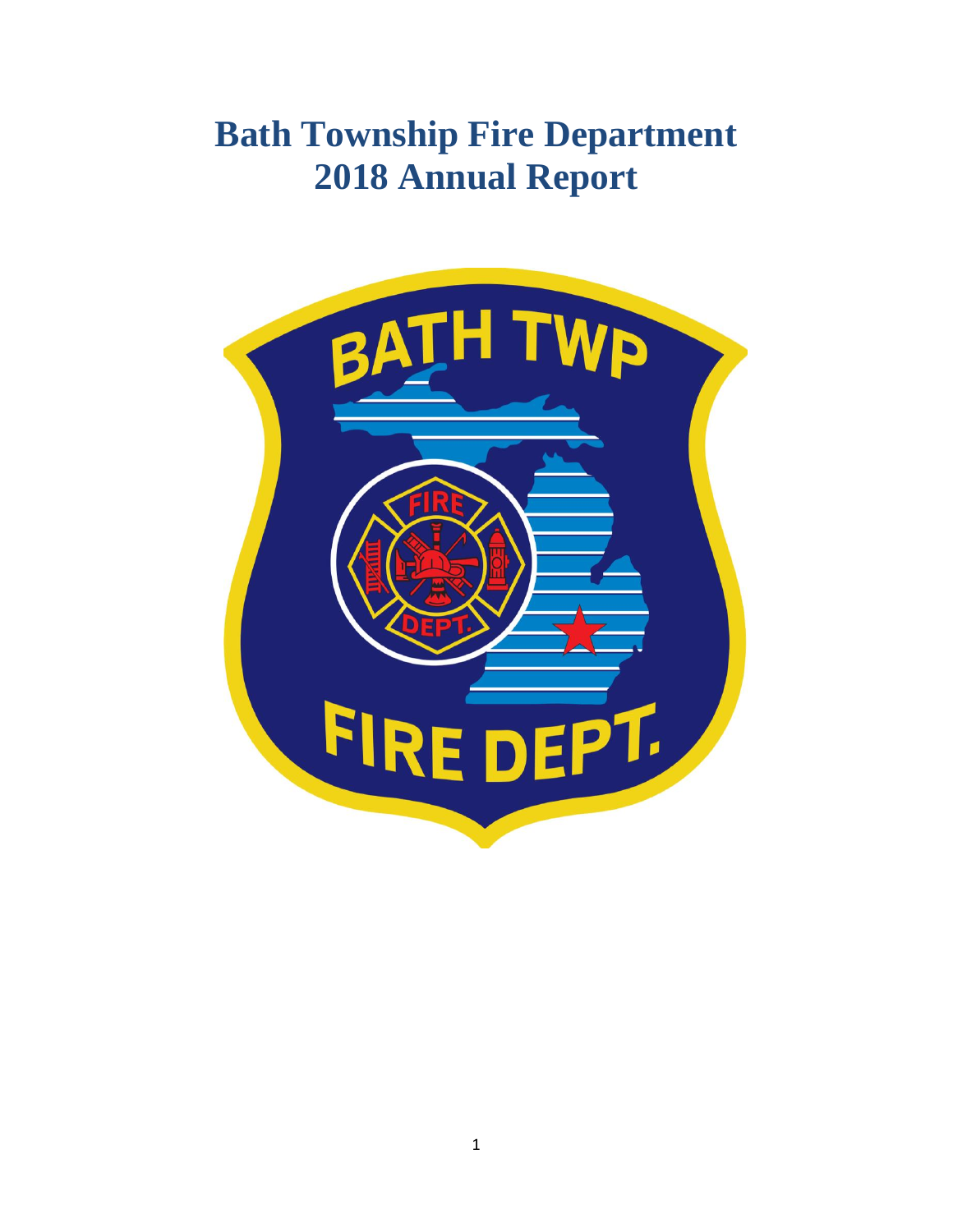#### **Bath Township Fire Department Annual Report January, 2019**

# **Brief Overview / Introduction:**

The Bath Township Fire Department (BTFD) was established 7/30/1929 and formally organized by Board action 6/30/1941. Around 1945, the Township purchased the first fire truck, a 1945 Ford with 500 gallon water tank and a John Bean high pressure pump. BTFD still owns this truck although it is not currently operational.

## **Department History**

The BTFD existed for many years as a quasi-governmental agency run by a group of firemen appointed by the Township Board. The firemen in turn elected a fire chief. No further oversight or supervision of the agency by township officials or board members occurred. For many years the department was funded by township funds in combination with fundraising activities such as barn dances, pancake breakfasts, and donkey basketball games. Over time, this model has evolved and the fire department is now an authentic government agency funded by township general funds and the Police and Fire Millage with formal reporting relationships to township administration and the Police and Fire Board. All fire department employees are now hired through the township's employment processes.

## **Staffing**

The BTFD has 22 of thirty roster positions filled. This includes a 1.0 full-time equivalent (FTE) Chief position and 0.5 FTE firefighter position with remaining positions classified as partpaid/on-call. Department leadership is provided by Chief Dave Snider, Assistant Chief Ben Zeeb, Captain Kevin Douglas, and Lieutenants Jed Asher, Don Fuller and Luke Lafargue. Paid/on-call employees are paid an hourly rate when they work which includes responding to emergency calls, attending required trainings, meetings or carrying out tasks directed or assigned by department leadership. Officers receive an additional stipend.

# **Delivering service**

The service delivery model tasks the Fire Chief with administrative responsibility for the department including making policy, hiring personnel, carrying out disciplinary functions, planning and monitoring department budget(s), and ensuring compliance with regulations directed toward fire service. The Fire Chief also represents BTFD at local and regional meetings and workgroups involving other jurisdictions' public safety agencies and operations. The Fire Chief additionally responds to emergency calls as required for efficient operations. The Assistant Chief and other officers have primary responsibility for responding to emergency calls as availability dictates and are assigned limited tasks and responsibilities. Department officers work an average of twelve hours per month including required monthly meetings. The part-paid/oncall firefighters train and work an average of six hours per month responding to emergency calls as available around work, school, family and other obligations. The normal response on medical assist calls is 1-4 responders while fire response ranges 4-12.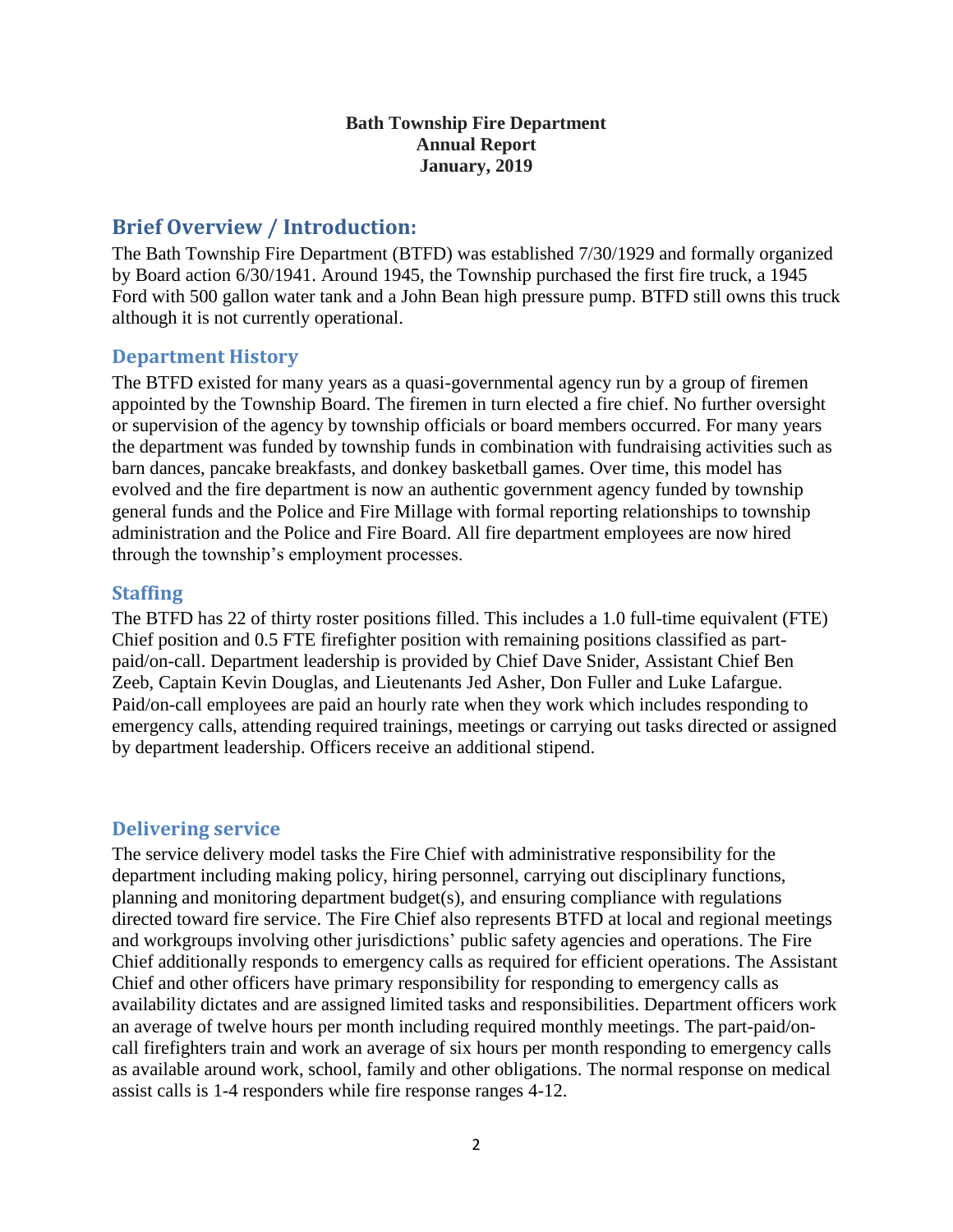## **Cooperating agencies**

The Township has designated Lansing Mercy Ambulance of Dewitt to provide automatic advanced life support response and transportation. When Lansing Mercy Ambulance is unavailable, mutual aid agreements provide advanced life support response and transport from neighboring agencies. Dewitt Township Fire Department assists BTFD on an automatic basis for fire calls. Further, all Clinton County Fire Departments have signed a mutual aid agreement to help each other when need arises and resources are available. BTFD also provides rescue and fire protection for several thousand acres of State of Michigan Department of Transportation and Department of Natural Resources land with no state funding or assistance.

#### **Run Volume**

The call volume for BTFD has increased significantly as the Township's population has grown since 1980. For the year of 2018, Bath Township Fire Department responded to 1120 calls for service. This included our medical and fire runs. These calls ranged from medical first responder calls to fire calls and even the rescue of baby ducklings from a storm drain. This is an increase over 2017 in which the department responded to 1050 calls.

#### **Personnel**

For the year of 2018, Bath Township has had gains and losses. We unfortunately had to say goodbye to Captain Milt Sivak who moved out of the area. With losing him, we lost 18 years of experience. We also had other members who left due to various personal issues. We were also able to recruit new hires to our department as well. We hired 2 different personnel with either Fire or EMS training and 2 Personnel with no training. We are still always looking to actively add members to our roster.

# **Training**

Our department spent many hours this year training. We had one member who completed Firefighter 1&2, along with Hazmat Operations. We had two members who also completed Emergency Medical Responder. Captain Douglas completed his EMS Instructor Coordinator class and became a license EMT I/C and can now provide Continuing Education for our License Personnel. With the completion of that, Douglas is now both a Fire Instructor and EMS Instructor/Coordinator. Our department was fortunate to have residents who donated a house for members from our department as well as neighboring departments to practice with. We were able to do live sets and let personnel see fire grow and then extinguish it. To end the day the house was burned down. Bath Township Fire trains twice a month and for the year 2018, our members trained for over 1400 hours combined.

# **Fire Station Utilization/Maintenance**

In addition to providing an environment for firefighters to exercise study and socialize with each other, the Fire Station is also available to other township employees to visit, work and at times share a meal. Having the firefighters and other township staff in and around the station more frequently results in more timely maintenance of the facility and its equipment. More importantly, the department can improve response times by providing a setting in which firefighters may gather.